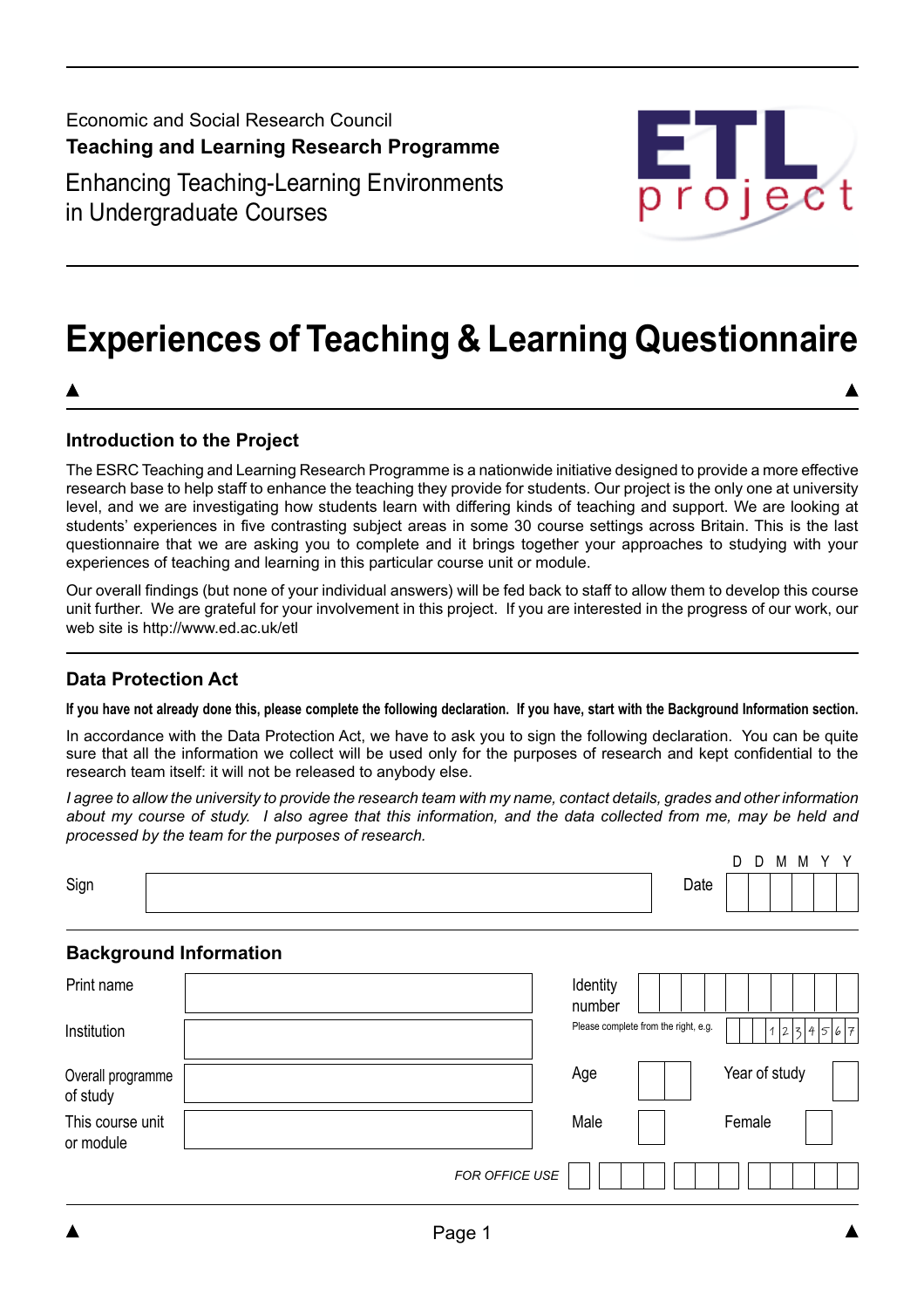## **1 Approaches to learning and studying**

You may have already filled out a longer questionnaire about your *general* approaches to studying, but this time we want you to relate your answers directly to **this particular course unit or module**. Please give your immediate reaction to **every** comment, indicating how you really have been studying.

Put a cross in the box to indicate how strongly you agree with **each** of the following statements.

✓ *= agree* ✓*? = agree somewhat* ✗*? = disagree somewhat* ✗ *= disagree*

Try not to use *?? = unsure* unless you really have to, or if it cannot apply to you or your course unit.

|    |                                                                                                       | √? | ?? | X? | X |
|----|-------------------------------------------------------------------------------------------------------|----|----|----|---|
|    | 1. I've often had trouble in making sense of the things I have to remember.                           |    |    |    |   |
| 2. | I've been over the work I've done to check my reasoning and see that it makes sense.                  |    |    |    |   |
| 3. | I have usually set out to understand for myself the meaning of what we had to learn.                  |    |    |    |   |
| 4. | I have generally put a lot of effort into my studying.                                                |    |    |    |   |
| 5. | Much of what I've learned seems no more than lots of unrelated bits and pieces in my mind.            |    |    |    |   |
| 6. | In making sense of new ideas, I have often related them to practical or real life contexts.           |    |    |    |   |
| 7. | On the whole, I've been quite systematic and organised in my studying.                                |    |    |    |   |
| 8. | Ideas I've come across in my academic reading often set me off on long chains of thought.             |    |    |    |   |
| 9. | I've looked at evidence carefully to reach my own conclusion about what I'm studying.                 |    |    |    |   |
|    | 10. When I've been communicating ideas, I've thought over how well I've got my points across.         |    |    |    |   |
|    | 11. I've organised my study time carefully to make the best use of it.                                |    |    |    |   |
|    | 12. It has been important for me to follow the argument, or to see the reasons behind things.         |    |    |    |   |
|    | 13. I've tended to take what we've been taught at face value without questioning it much.             |    |    |    |   |
|    | 14. I've tried to find better ways of tracking down relevant information in this subject.             |    |    |    |   |
|    | 15. Concentration has not usually been a problem for me, unless I've been really tired.               |    |    |    |   |
|    | 16. In reading for this course unit, I've tried to find out for myself exactly what the author means. |    |    |    |   |
|    | 17. I've just been going through the motions of studying without seeing where I'm going.              |    |    |    |   |
|    | 18. If I've not understood things well enough when studying, I've tried a different approach.         |    |    |    |   |

### **2 Experiences of teaching and learning**

We would also like to know about your experiences of teaching and learning in **this particular course unit or module**. Please rate every comment, using the same scale as in the previous section, remembering not to use *?? = unsure* unless you really have to, or if it cannnot apply to your course unit. Please give a rating for **every** comment.

|    | <b>Organisation and structure</b>                                               |  |  |  |
|----|---------------------------------------------------------------------------------|--|--|--|
| 1. | It was clear to me what I was supposed to learn in this course unit.            |  |  |  |
| 2. | The topics seemed to follow each other in a way that made sense to me.          |  |  |  |
| 3. | We were given a good deal of choice over how we went about learning.            |  |  |  |
|    | 4. The course unit was well organised and ran smoothly.                         |  |  |  |
| 5. | We were allowed some choice over what aspects of the subject to concentrate on. |  |  |  |
| 6. | What we were taught seemed to match what we were supposed to learn.             |  |  |  |
|    |                                                                                 |  |  |  |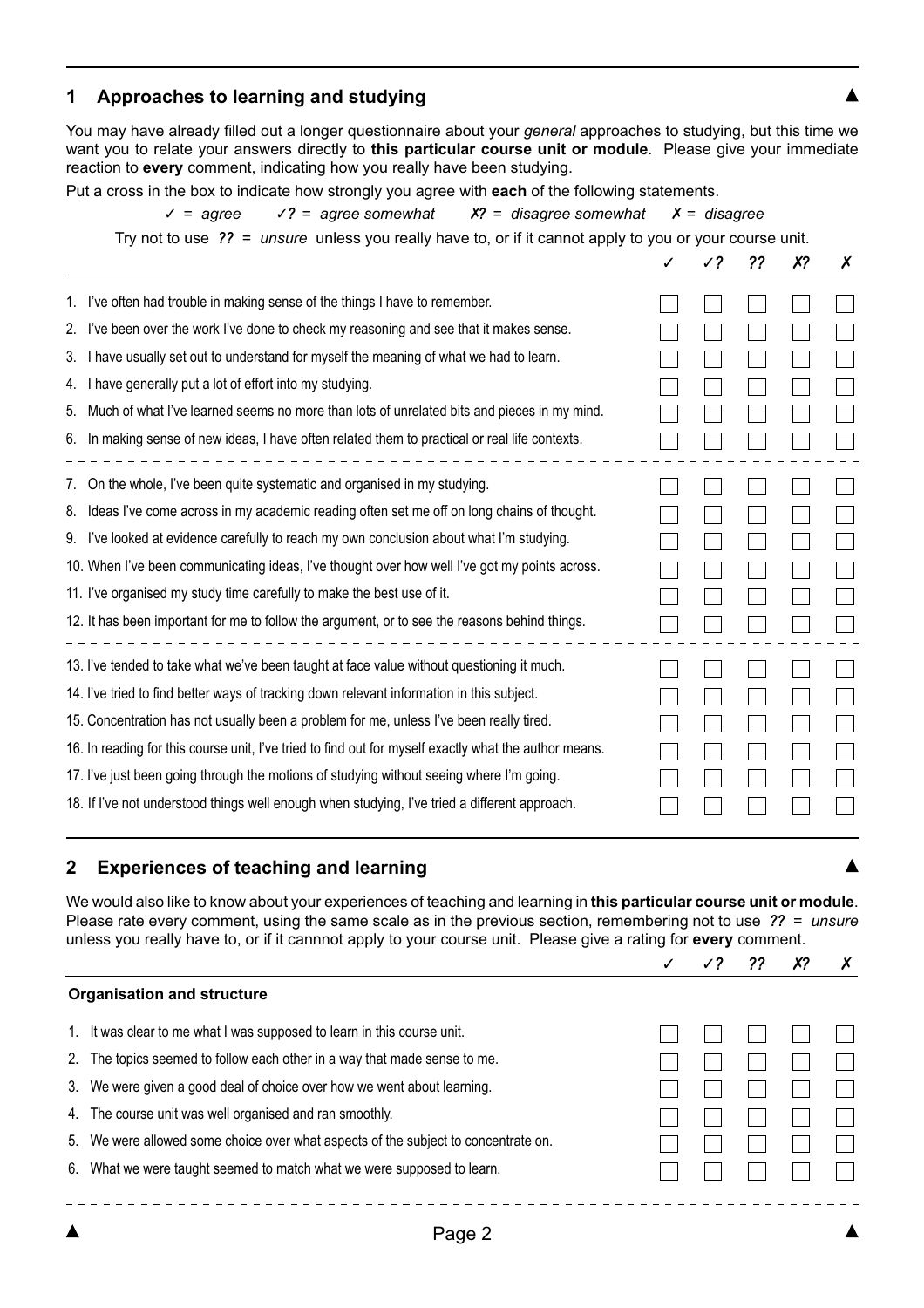|                                                                                                                |  | ?? | X? | Х |
|----------------------------------------------------------------------------------------------------------------|--|----|----|---|
| <b>Teaching and learning</b>                                                                                   |  |    |    |   |
| We were encouraged to look for links between this unit and others.<br>7.                                       |  |    |    |   |
| can imagine myself working in the subject area covered by this unit.<br>8.                                     |  |    |    |   |
| The handouts and other materials we were given helped me to understand the unit.<br>9.                         |  |    |    |   |
| 10. On this unit, I was prompted to think about how well I was learning and how I might improve.               |  |    |    |   |
| 11. I could see the relevance of most of what we were taught in this unit.                                     |  |    |    |   |
| 12. We weren't just given information; staff explained how knowledge is developed in this subject.             |  |    |    |   |
| 13. The teaching encouraged me to rethink my understanding of some aspects of the subject.                     |  |    |    |   |
| 14. The different types of teaching (lectures, tutorials, labs, etc.) supported each other well.               |  |    |    |   |
| 15. Plenty of examples and illustrations were given to help us to grasp things better.                         |  |    |    |   |
| 16. This unit has given me a sense of what goes on 'behind the scenes' in this subject area.                   |  |    |    |   |
| 17. The teaching in this unit helped me to think about the evidence underpinning different views.              |  |    |    |   |
| 18. How this unit was taught fitted in well with what we were supposed to learn.                               |  |    |    |   |
| 19. This unit encouraged me to relate what I learned to issues in the wider world.                             |  |    |    |   |
| 20. The web pages provided by staff helped me to understand the topics better.                                 |  |    |    |   |
| <b>Students and teachers</b>                                                                                   |  |    |    |   |
| 21. Students supported each other and tried to give help when it was needed.                                   |  |    |    |   |
| 22. I found most of what I learned in this course unit really interesting.                                     |  |    |    |   |
| 23. Staff tried to share their enthusiasm about the subject with us.                                           |  |    |    |   |
| 24. Talking with other students helped me to develop my understanding.                                         |  |    |    |   |
| 25. Staff were patient in explaining things which seemed difficult to grasp.                                   |  |    |    |   |
| 26. I enjoyed being involved in this course unit.                                                              |  |    |    |   |
| 27. Students' views were valued in this course unit.                                                           |  |    |    |   |
| 28. Staff helped us to see how you are supposed to think and reach conclusions in this subject.                |  |    |    |   |
| 29. I found I could generally work comfortably with other students on this unit.                               |  |    |    |   |
| 30. This course unit provided plenty of opportunities for me to discuss important ideas.<br>------------------ |  |    |    |   |
| Assessments and other set work                                                                                 |  |    |    |   |
| 31. It was clear to me what was expected in the assessed work for this course unit.                            |  |    |    |   |
| 32. I was encouraged to think about how best to tackle the set work.                                           |  |    |    |   |
| 33. I could see how the set work fitted in with what we were supposed to learn.                                |  |    |    |   |
| 34. You had really to understand the subject to get good marks in this course unit.                            |  |    |    |   |
| 35. The feedback given on my work helped me to improve my ways of learning and studying.                       |  |    |    |   |
| 36. Doing the set work helped me to think about how evidence is used in this subject.                          |  |    |    |   |
| 37. Staff gave me the support I needed to help me complete the set work for this course unit.                  |  |    |    |   |
| 38. To do well in this course unit, you had to think critically about the topics.                              |  |    |    |   |
| 39. The set work helped me to make connections to my existing knowledge or experience.                         |  |    |    |   |
| 40. The feedback given on my set work helped to clarify things I hadn't fully understood.                      |  |    |    |   |

 $\blacktriangle$